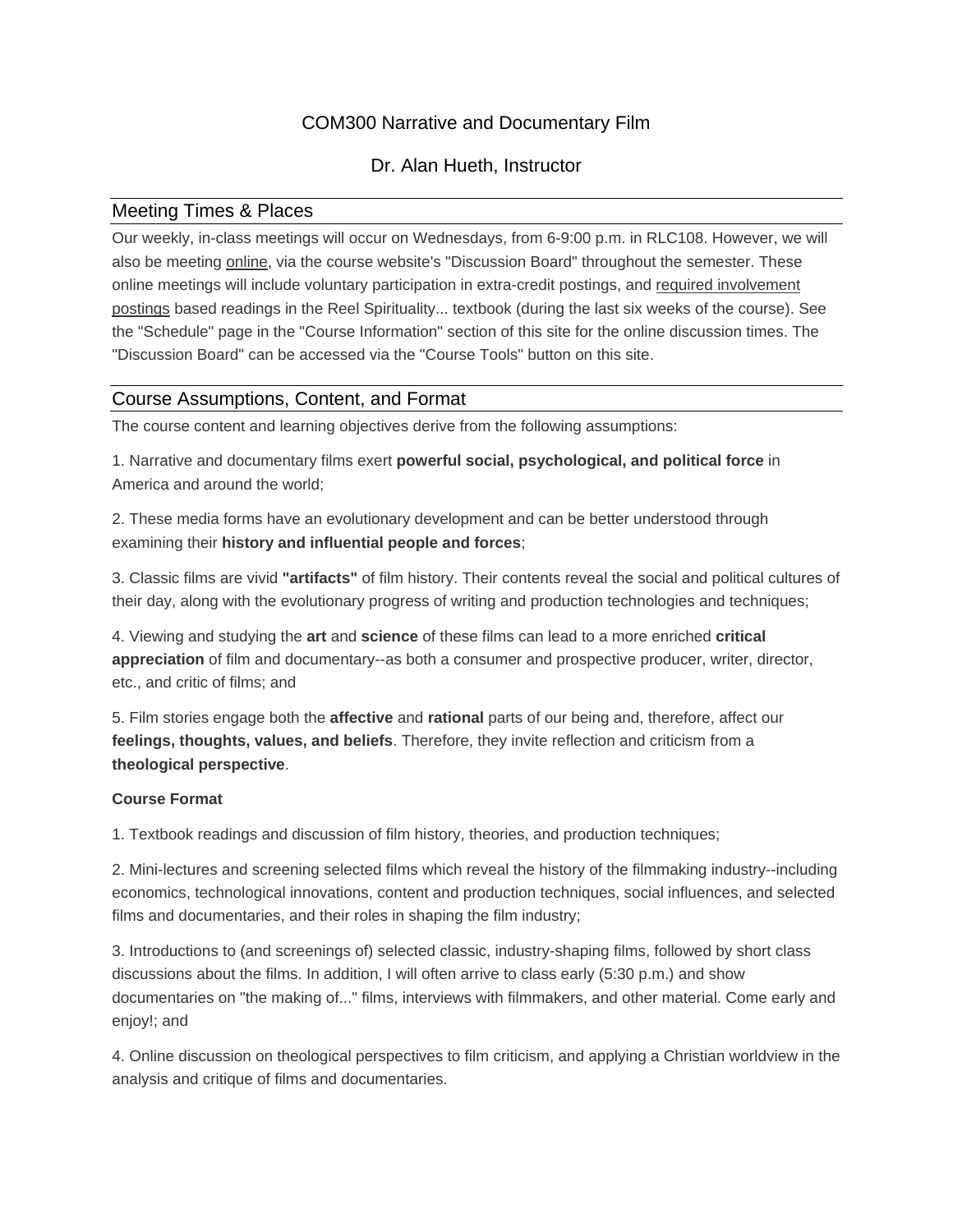# Student Learning Outcomes (SLO's)

As a result of this course, the student will display an understanding of, and/or be able to do the following:

1. Identify formative moments in the history and evolution of film technology in narrative & documentary films;

2. Identify the history of filmmaking eras (star and studio systems, etc.), the emergence of genres, and their content, and an understanding of where the filmmaking industry is headed;

3. Identify techniques of cinematography, directing, production design, acting, sound, and editing;

4. Identify how particular fictional and non-fictional films have displayed the conventions, have advanced the techniques, and exhibited trends in the motion picture industry;

5. Identify prominent filmmakers' (producers, directors, actors, etc.) styles and their particular contribution to the art and business of filmmaking;

6. Display an appreciation for--and understanding of--the relevance of film as both an art form and social phenomenon; and

7. Demonstrate an ability to formulate a critical Christian response to film as both art and social phenomenon--based on biblical principles and scripture.

### Textbooks & Class Presentations

### **Required purchases:**

Movies and Meaning: An Introduction to Film (5th edition), by Stephen Prince (Allyn & Bacon)

Reel Spirituality: Theology & Film in Dialogue (revised and expanded ed), by Robert Johnston (Baker Academic)

On 2-hour reserve in library: Documentary: A History of the Non-Fiction Film, by Erik Barnouw

#### **Accessing In-Class PowerPoint presentations:**

#### **To be provided later**

### Course Schedule

The section contains textbook readings and Big Idea Report due dates (which are posted in Canvas), topics, and screening schedule for this course. This schedule is subject to change, based on instructor and/or student needs and preferences.

#### **SESSION #1: No chapter outlines due**

- Course overview, syllabus, introductions, etc.
- Early filmmaking: people, events, forces, etc.
- Early short films: *Eadward Muybridge Shorts, Thomas Edison Shorts, Lumiere Brothers Shorts, A Trip to the Moon,* by Georges Melies*, The Great Train Robbery,* by Edwin S. Porter.
- Early screen comedy: Chaplin and others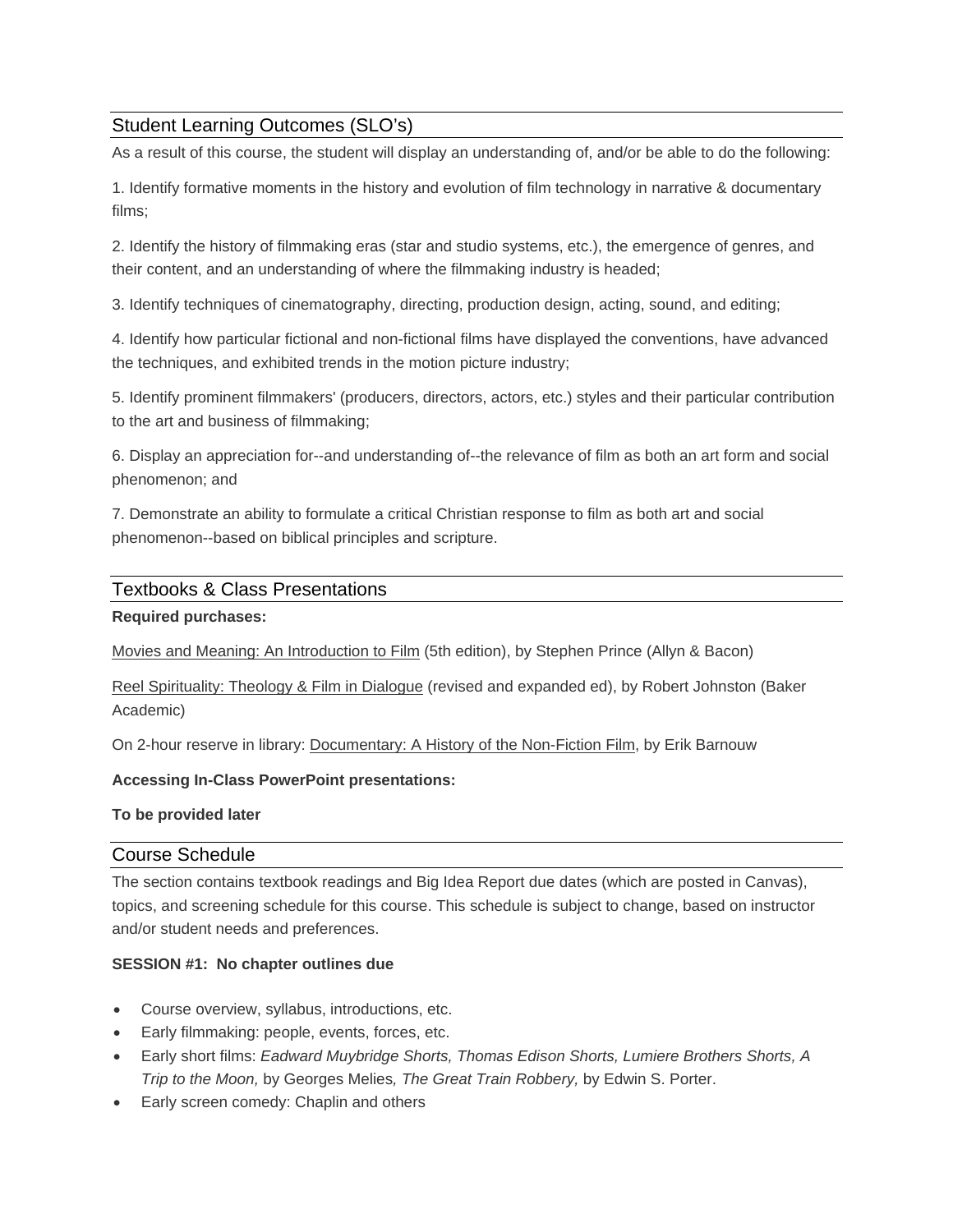- 1st American feature film: *Birth of a Nation*: background, content, influence, and impact on American filmmaking
- View clips & discuss: *Birth of a Nation,* by D.W. Griffith

### **SESSION #2: CHAPTER OUTLINES DUE: Movies… chapters 1 & 6**

- Discussion: film structure and principles of sound design
- "The Documentary is Born: Flaherty's *Nanook of the North*
- Clips: *Nanook of the North (1922)*
- The 'Talkie' Takes Over Filmmaking: *The Jazz Singer (1927)* and its influence
- View and discuss: *The Jazz Singer* 1927 (89 minutes)

#### **SESSION #3: CHAPTER OUTLINE DUE: Movies… chapters 3 & 5**

- Discussion: production design and editing
- "Storytelling & Editing: Eisenstein's *Battleship Potemkin* (1925)
- Clips: *Battleship Potemkin*
- "The Hollywood Musical: Background, Techniques, and Influences"
- View clips: musicals of the 1930's-'40's and discussion
- Background: *Singin' in the Rain* by Gene Kelly, 1952
- Viewing & discussion: *Singin' in the Rain* (103 minutes)

#### **SESSION #4: CHAPTER OUTLINES DUE: Movies… chapter 7**

- Discussion: nature of narrative in film
- 1920s-1940's: Studios, Moguls, Genres, & Stars
- Horror & Special Effects: Clips and discussion of *Frankenstein (1931),* & *King Kong (1933)*
- Gangster films: Clip and discussion of *Scarface (1931)*
- The Western: Clip and discussion of *Stagecoach (1939),* by John Ford
- Featured director: Frank Capra
- "The Romantic Comedy: *It Happened One Night (1934)*, by Frank Capra
- Viewing & discussion: *It Happened One Night* (105 minutes)

#### **SESSION #5: CHAPTER OUTLINES DUE: Movies… chapters 8 & 9**

- Discussion: modes of screen reality and documentary
- Pare Lorentz and *The Plow That Broke the Plains (1934)* and *The River (1938)*
- Different Worlds, Different Styles: Selection of Contemporary & Award-Winning Documentaries
- Dreams & Visions: Selection of Award-Winning Experimental Student Films
- Discussion: Hollywood, Independent, and International Films
- Viewing & discussion: *Run Lola Run* (1998)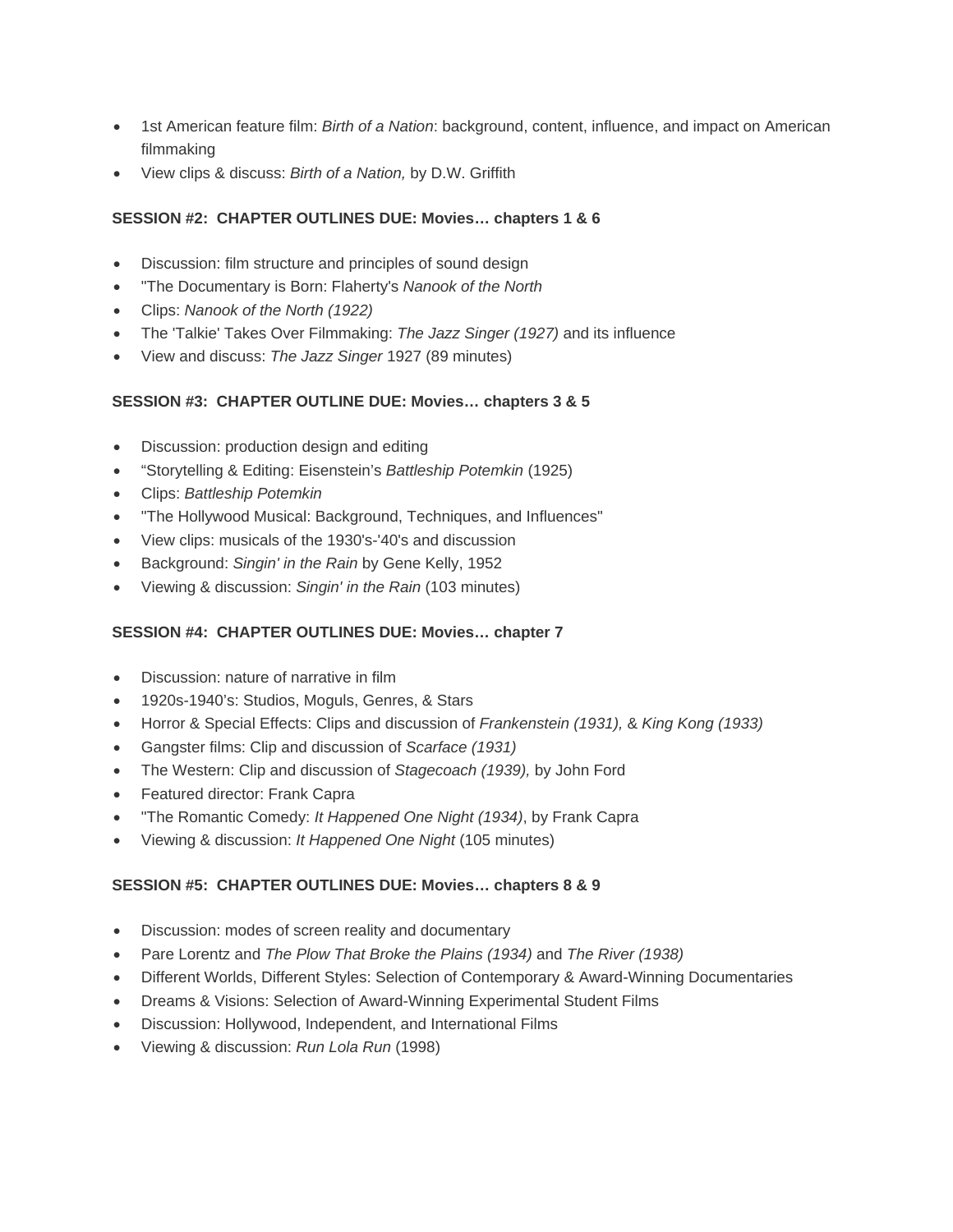## **SESSION #6: NO CLASS MEETING--SCREEN TWO DOCUMENTARY FILMS IN MEDIA SERVICES LISTED BELOW**

**CHAPTER OUTLINE DUE:** One chapter from:Documentary: A History of the Non-Fiction Film, by Erik Barnouw (on 2-hour reserve in library)

- Screen/scan *Triumph of the Will, by Leni Riefenstahl (1935),* and write 2 page paper on the production techniques and message of this phenomenal documentary
- Screen *WWII: The Propaganda Battle,* with Bill Moyers (52-min.), and write a 2-page paper on Nazi propaganda and American propaganda in World War II--the 10 most interesting things that you learned from watching this. Also available in Media Services.
- **NOTE:** Both documentaries available in PLNU Media Services--you must screen them there

**SESSION #7: CHAPTER OUTLINES DUE:** Documentary: A History... chapter reading; and Movies… chapters 2 & 11

**PAPERS DUE:** Essay on *Triumph of the Will* and *WW II: The Propaganda Battle*

- Discussion: cinematography and models of film theory
- View documentary: *The Making of 'Citizen Kane* (25 minutes)
- View & discuss *Citizen Kane,*by Orson Welles, 1941 (119 minutes)

**SESSION #8:** CHAPTER OUTLINES DUE: Movies… chapters 4 & 10; and review Ch. 8--realism POSTINGS (Discussion Board)—see questions for chapter 11 reading on Discussion Board

- Discussion: acting & film criticism and interpretation
- "The 'Problem Picture' and Social Action: *The Grapes of Wrath,* by John Ford (1940)
- Clips: *The Grapes of Wrath*
- Late 1940's-1950's: Motion Picture Industry Changes & Factors Driving Changes
- View portion of documentary: *American Cinema Series: Film Noir*
- The Method and Brando
- James Dean: An American Icon
- Clips: A Streetcar Named Desire, *Rebel Without a Cause, The Blob, The Ten Commandments*, etc.

**SESSION #9:** READING & POSTINGS: Reel Spirituality, Chapters 1 & 2 (Questions posted on Discussion Board)

- Discussion: film criticism and interpretation
- "The Master of Suspense: Alfred Hitchcock"
- *Psycho* (1960): Background and Technique
- View & Discuss *Psycho* (109 minutes)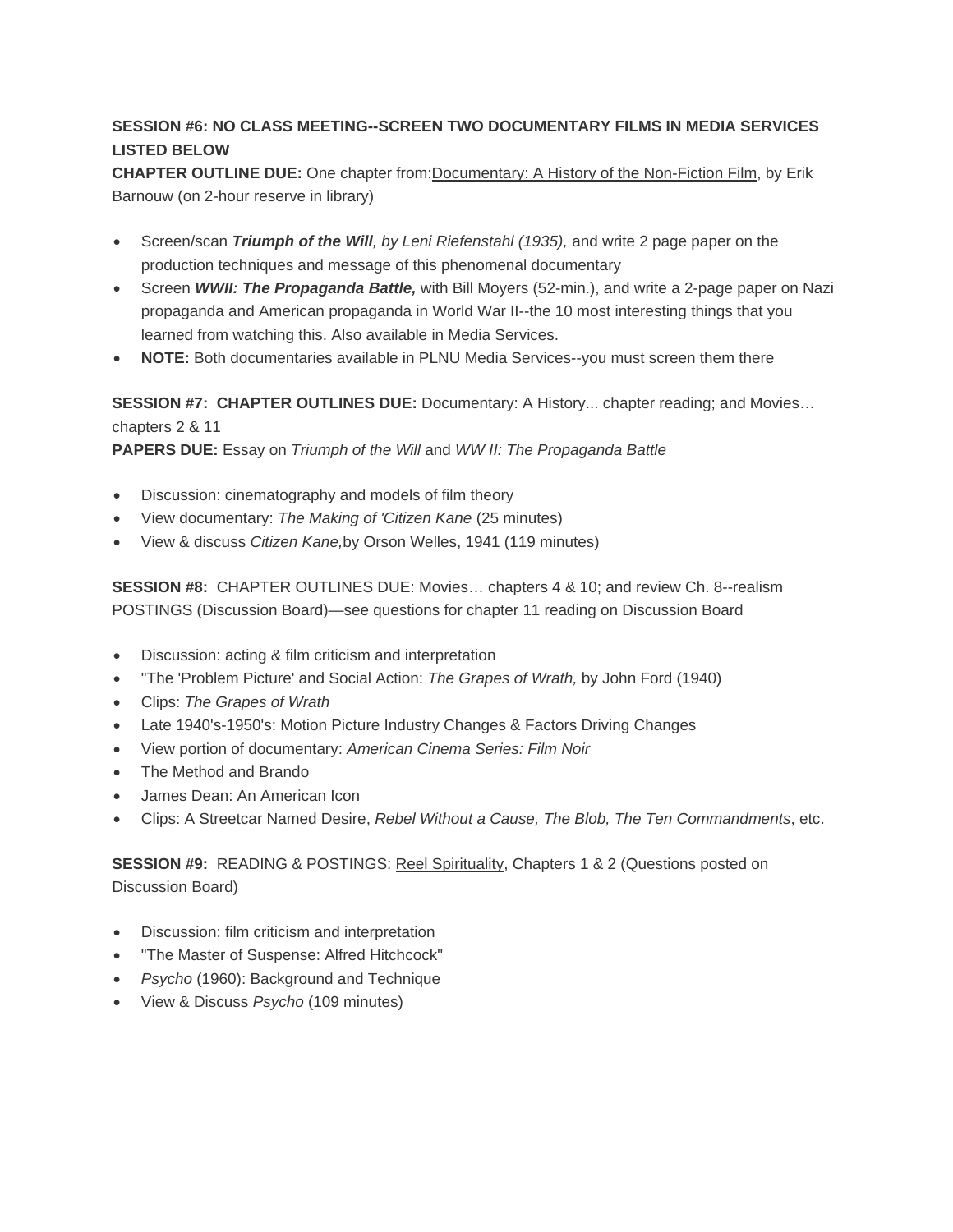### **SESSION #10: READING & POSTINGS: Reel Spirituality, Chapters 3 & 4 (Questions posted on DB)**

- Introduction to *The Graduate* (1967)
- View & discuss *The Graduate* (106 minutes)

## **SESSION #11: READING & POSTINGS: Reel Spirituality, Chapters 5 & 6 (Questions posted on DB)**

- Introduction to Stanley Kubrick
- Introduction to *Dr. Strangelove, or How I Learned to Stop Worrying and Love the Bomb (1964)*
- View & discuss: *Dr. Strangelove*...(93 minutes*)*

# SESSION #12: READING & POSTINGS: Reel Spirituality, Chapter 8 (Questions posted on DB); **also, read Ch. 7, but no posting on that chapter required.**

- The 1960's: Social Upheaval and Film
- Introduction to *Easy Rider* (1969)
- View & discuss *Easy Rider* (94 minutes)
- The Documentary Tradition Continues
- View and discuss clips of *Woodstock*

## **SESSION #13: READING & POSTINGS: Reel Spirituality, Chapters 9 & 10 (Questions posted on DB).**

- View segments of documentary: *American Cinema Series: The Film School Generation*
- Introduction to Steven Spielberg & George Lucas
- View and discuss selected Spielberg film

### **SESSION #14: See handouts and links on** *Schindler's List* **to be provided**

View *Schindler's List* (1993)

## **SESSION #15: Wednesday, December 10, 2014 READINGS: Handouts or links to be provided FILM CRITICISM PAPER AND SCRIPT DUE**

- Discussion: *Schindler's List*
- Discuss articles on the current situation of Christians in secular and religious film
- Viewing and discussion of selected "Christian films"

### **Final Exam: Check Date on Canvas (syllabus is web posting)**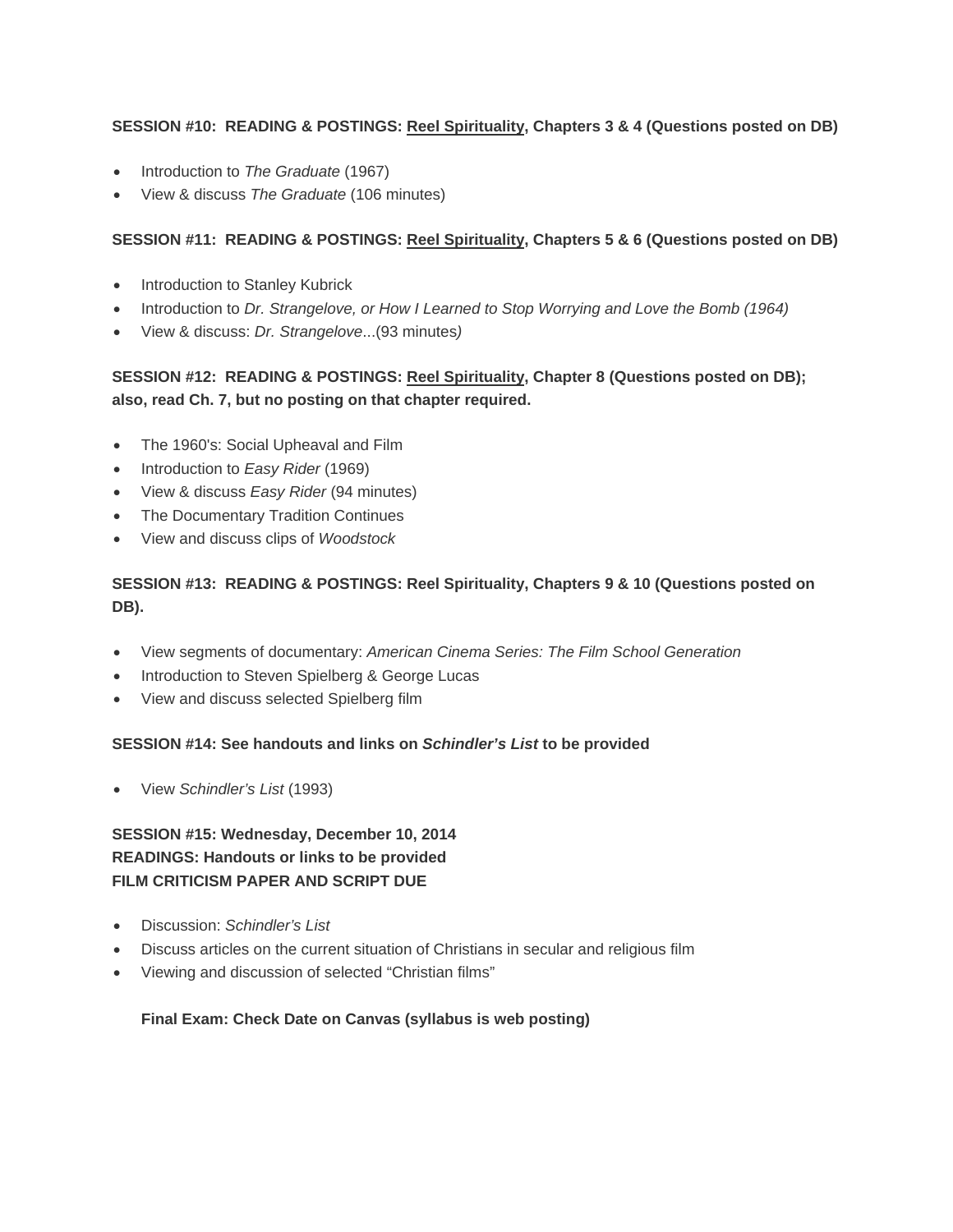# Evaluation – Grading Policies

Assignment Deadlines:

Chapter outline due dates and the criticism paper due dates are all posted on the "Course Schedule" page of this website. The Reel Spirituality readings and online posting due dates are posted on the "Discussion Board." NO LATE CHAPTER OUTLINE OR POSTING SUBMISSIONS ACCEPTED.

Assignments and Weighting:

Chapter Outlines (11 @ 10 points each) 110

Criticism Paper 300

Movies... (1) & Reel Spirituality

(6) Discussion Board Postings @ 40 points each 240

Final Exam 250

Attendance & Participation 100

Total points: 1000

## EXTRA CREDIT:

Film Reflections postings (16 at 3 points/each) 48

Grade & Point Scale:

 $921-1000=$ A

900-920= A-

880-899= B+

821-879= B

800-820= B-

780-799= C+

721-779= C

 $700 - 720 = C$ 

680-699= D+

 $621-679= D$ 

 $600-620= D-$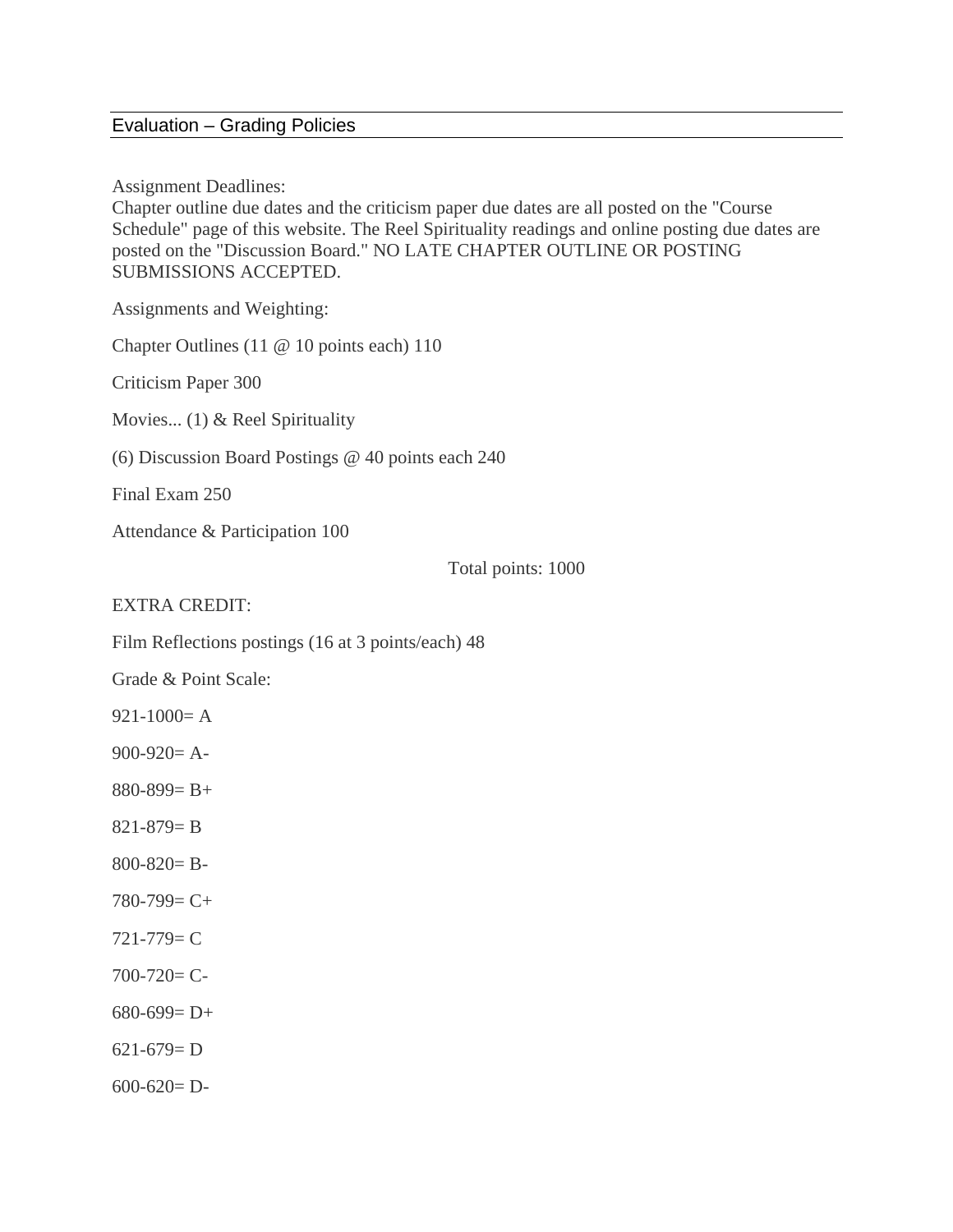## Test Information

You will have one test in this course: a final exam. It will be a comprehensive exam that will include questions derived from all chapters in Prince's Movies and Meaning... textbook, and questions derived from the PowerPoint lectures in class--I will make sure the powerpoint presentations I used are included on the happy drive for your perusal. This part of the test will consist of 150 objective questions (T/F and multiple choice) and will be worth 150 points. This will be an open-note test. You are allowed to use your **graded chapter outlines (only)** as notes for the exam. You are not allowed to bring notes on the PowerPoint lecture material.

Date and time of objective portion of exam: **Date on Canvas (syllabus is for web posting)**

Here's a final exam study guide.FinalExam Study Guide - movies and meaning.docx to prepare you for the objective portion of the exam.

There will also be two final postings for this course.

1. Post a take-home essay based on the article A Filmmaker's Progress by Scott Derrickson. Just click here (Links to an external site.) to see the article and do the reading. The essay post is due by/before **(Date on Canvas).** Post your essay as your thread on the discussion board assignment -- either in the message box, or attach it as a Word document in your thread. No tech excuses/problems for late postings accepted. The essay should be 3-4 pages long

"A Filmmakers Progress," by Scott Derrickson, the author metaphorically compares his experience with film and entering and working in the film industry with the classic book, Pilgrim's Progress, (1678) by John Bunyan. Your task for this essay is to summarize and critique Derrickson's experience and, most importantly, his concluding comments/advice to Christians that want to be filmmakers. An outstanding essay is one that briefly summarizes the different groups that Scott experienced, but then provides a critique and either agrees with and expands upon his argument—providing more supportive reasoning, and/or disagrees with his conclusions (in minor or major ways) and includes supportive reasoning for this position. WARNING: although interesting and articulate, God is not done with Scott yet, and I challenge you to critique Scott's journey and conclusions (to date) and share why you think his journey is probably not over...God's not done with him yet on this subject. He has not "arrived" yet.

2. I will read all of your essays, then select one or two of the most compelling essays BY/BEFORE Tuesday, 12/16/14, 5 p.m. I will let you -- know via email and a response on the essay assignment on discussion board -- which one(s) to read, and provide a response-critique to their points and perspective. You'll post your responses as "replies" to the papers posted by your peer(s). This peer-critique post is due by/before **(Date on Canvas).**

The exam is worth 250 points (25% of course grade). You must do both posts to get any credit for this essay part of your exam. If you do not do both postings (your essay on "A Filmmakers..." and the peer reply), you lose all 100 points--which is a full course grade reduction. So, be sure to get these done. I think you'll find this to be a great learning experience.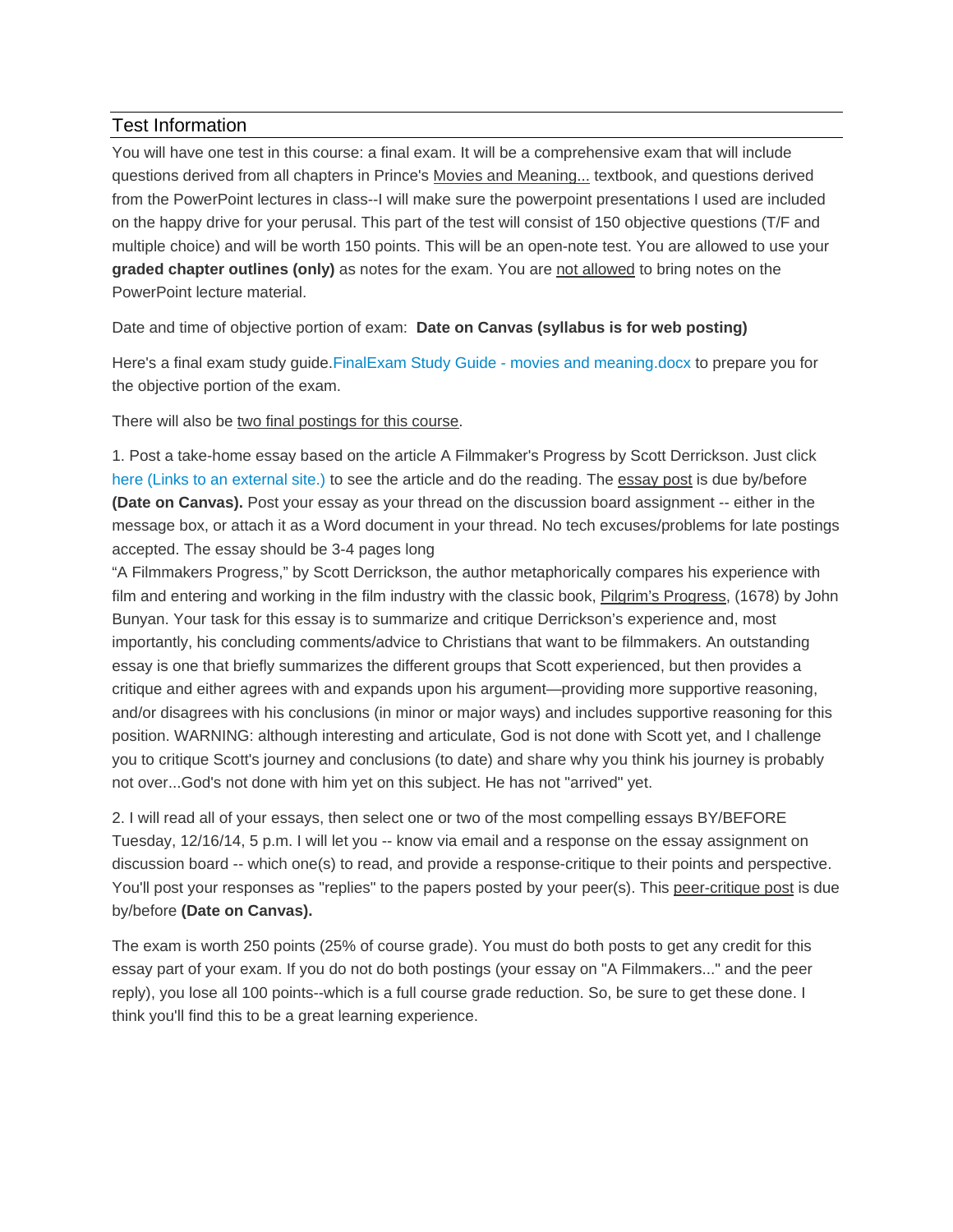## Attendance & Participation Policy

**From the Provost:** Regular and punctual attendance at all classes in which a student is registered is considered essential to optimum academic achievement. Therefore, regular attendance and participation in each course are minimal requirements to be met. There are no allowed or excused absences except when absences are necessitated by certain university-sponsored activities and are approved in writing by the Provost.

Whenever the number of accumulated absences in a class, for any cause, exceeds ten percent of classes (this is equivalent to one and one-half weeks or longer in a 15-week semester course), the faculty member has the option of filing a written report to the Vice Provost for Academic Administration which may result in de-enrollment, pending any resolution of the excessive absences between the faculty member and the student. If more than 20 percent (three weeks) is reported as missed, the faculty member may initiate the student's de-enrollment from the course without advance notice to the student. If the date of de-enrollment is past the last date to withdraw from a class, the student will be assigned a grade of "F" or "NC." There are no refunds for courses where a de-enrollment was processed.

### **From the instructor:**

I consider class attendance as a valid and important factor in my evaluation of you as a student. Working professionals (in communication and non-comm. professions) concur with this and suggest that consistent classroom attendance is a sign of a student's ability to establish priorities in their lives, and to commit and follow-through with a task to its completion. Therefore, I expect you to make attendance a priority. This means that you will arrive by or before the class period starts, and not depart class until the end of the class session--except for the one scheduled--and/or an emergency bathroom visit. Extreme illness or death in the family are considered excused absences. All other absences will incur penalties. Absence from a single session (3 hours in length) in this course is equivalent to missing one week of school in a regular 3-credit hour, semester-long course.

Let this be your warning: each late arrival to class will incur an "L" note on my attendance sheet, and point reductions from your A & P portion of your course grade. Each unexcused absence will incur an automatic 20 point reduction from the "Attendance and Participation" portion of your course grade. If you have three unexcused absences, you will be dropped from the course without notification (as per provost policy). If you must be absent, I expect you to notify me in advance of the session.

Also, your participation in the online discussions will be factored into your attendance and participation grade for this course.

#### **If you miss a class session:**

You must do the following:

1. Check out and screen the film(s) that you missed in class -- they are available in PLNU Media Services (2 floors above the classroom in same bldg).

2. Write a 2-3 page, typed, double-spaced essay on what you learned from the film--based on assigned chapter reading--if chapter reading was assigned for that evening. If no ch reading assigned, the essay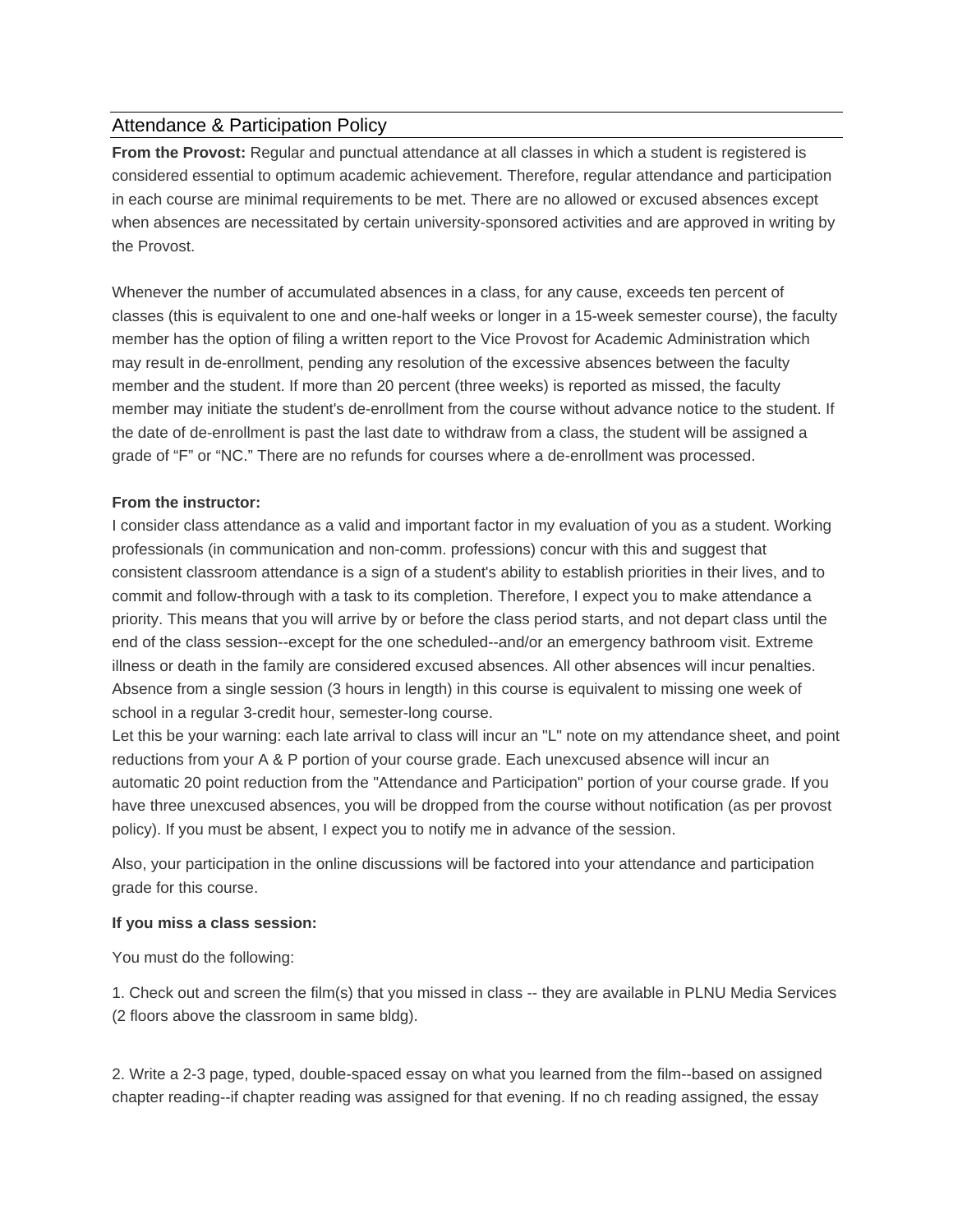can reveal other things that you learned -- perhaps based on past chapters. You must submit a report for every full film and partial clip screened in the class session that you missed; and

3. You must submit your report by/before the following class session that you missed.

**A special note:** as stated earlier, I expect you to arrive on-time for the beginning of all class sessions, and also to arrive on time back to class after our short bathroom breaks. Although I take roll at the beginning of class, I also monitor attendance throughout the evening during film screenings--all the way to the end of class. If I notice that you left the class session during a screening (for other than bathroom emergency), I will note this and count you as absent for the entire evening session. Finally, although the room is dark during screenings, this is not nap time. Someone napping in class might as well be in bed sleeping-- you're psychologically and intellectually disengaged and "absent" from the class, therefore, you'll lose A & P points (or be counted absent)...just so you know. So, DRINK COFFEE, TEA, EAT LOTS OF CHOCOLATE...whatever it takes to stay awake!

### Course Policies

#### **Academic Accommodations**

*All students are expected to meet the standards for this course as set by the instructor. However, students with learning disabilities who may need accommodations should discuss options with the Academic Support Center during the first two weeks of class. The ASC will contact professors with suggested classroom needs and accommodations. Approved documentation must be on file in the ASC prior to the start of the semester*.

**Link to Academic Support Center:**

http://www.ptloma.edu/studentdevelopment/StudentHandbook/index.htm (Links to an external site.)

#### **Campus Computer/Network Usage**

Careful and ethical use of computing resources is the responsibility of every user. Students will be held to a standard of accountability for how they use computers at PLNU.

#### **Link to Computer Use Policy**:

http://www.ptloma.edu/studentdevelopment/StudentHandbook/index.htm (Links to an external site.) (Links

### **Cheating and Dishonesty**

*Students will be honorable in all of their academic work. Dishonesty in assignments, examinations, or any other academic work is an affront to fellow students and faculty and will not be tolerated. In addition, dishonesty as a student is not acceptable.* ...Student Handbook

**Link to Cheating and Dishonesty Policy:**

http://www.ptloma.edu/studentdevelopment/StudentHandbook/index.htm (Links to an external site.)

### Course Assignments

### **Big Idea Reports**

Your task for this assignment is to compose a Big Idea Report **for each assigned chapter reading** in the *Movies and Meaning: An Introduction to Film (5th ed)* text, and one chapter from one of the books on documentary (on reserve).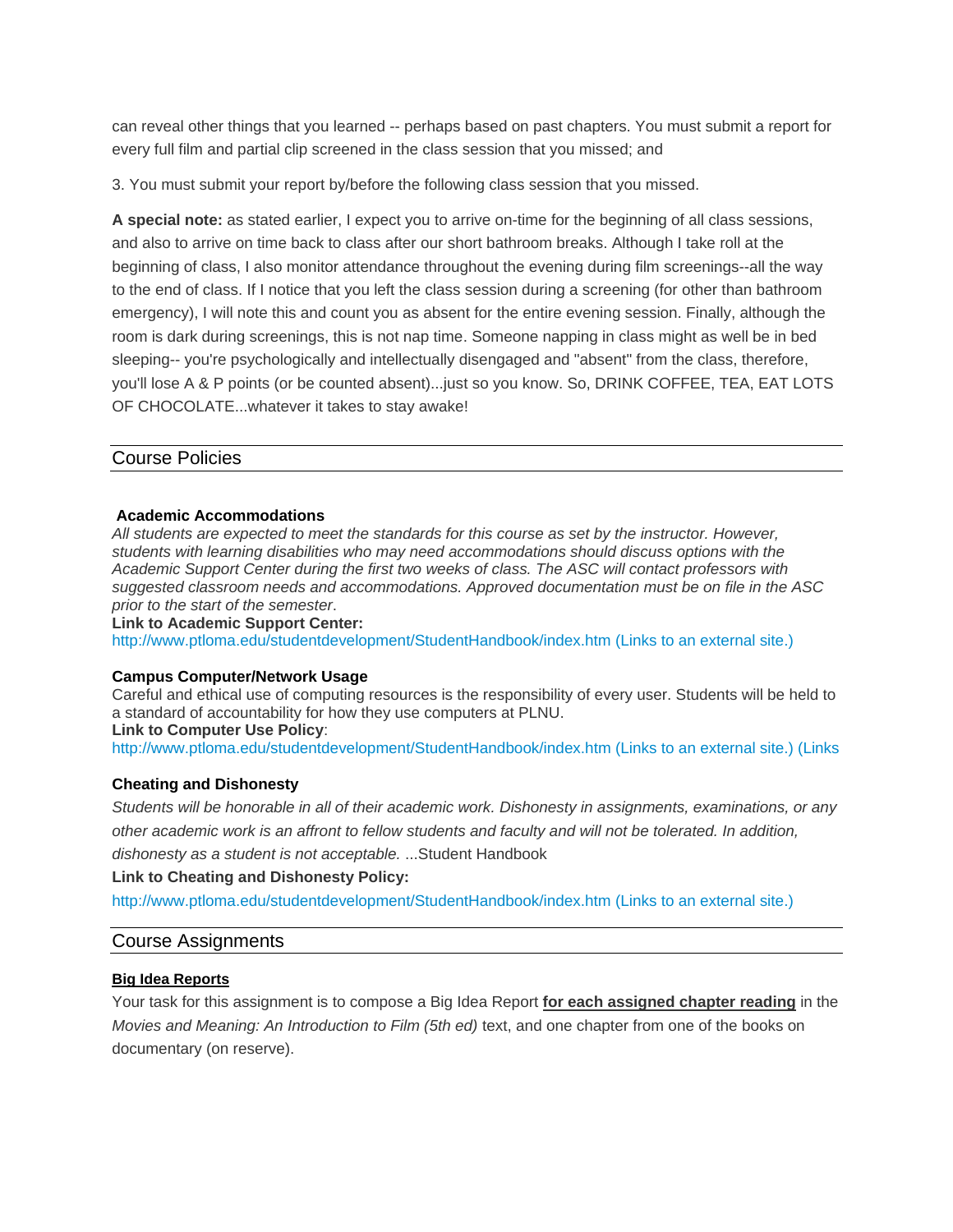The purpose of the Big Idea Reports is to keep you up-to-speed on the assigned readings and deepen your understanding of the course content. They will help to assure active participation in class discussions. I expect to see evidence that you've read and understand the important points in each chapter.

The reports should be 1.5-2 pages in length (minimum), typed, 12-pt Times-New Roman, single-spaced for each point, and double-spaced between each point. It may be in the form of a formal outline or bullet points with short descriptions of main points--whichever format that you prefer. Each report is due the day of the assigned chapter reading on the the "Schedule" page, and must be submitted at the end of each class session. Also, these reports may be used as notes for the "open-note final exam!"

## **Criticism Paper** (on Canvas)

## Description:

Your task for this assignment is to compose a critical analysis of one of the films that we have screened in the course this semester. This analysis can employ the use of one-two of the following theories: realist, auteur, thematic, psychoanalytic, genre, ideological, feminist, and/or cultural criticism, and must include a complete theological analysis as well--as per areas explained and discussed on discussion board postings from Reel Spirituality readings. You should use appropriate chapters in Movies and Meaning and Reel Spirituality as your basis for thinking and approach in writing this paper. The paper will be ten (10) pages in length, typed, double-spaced, stapled, with a title page.

# **DUE DATE: (On Canvas, syllabus for web posting)**

Grading Criteria:

Content & analysis (70%):

Evidence of comprehension and analysis skills in film criticism. This includes the type of criticism you're applying in your paper (genre, auteur, cultural, or thematic--discussed in both texts), along with concepts of "transcendence," "...movie itself" vs. "theological partner," etc. (in Reel...). Your paper should reflect the analytical points reflected in the textbook, Reel Spirituality, and utilize 1-2 of the film theories in ch 12 of the Movies and Meaning text.

Form (30%):

This includes spelling, grammar, syntax, punctuation, and other technical writing factors.

## **"Reel Spirituality" Online Discussions**

Your task for this assignment is to engage in six (6) postings during the second half of the course. The postings will be a combination of revealing your understanding of the readings, along with discussions of topics and issues raised in the assigned readings and posting topics. The postings will occur on the course website's "Discussion Board" (in the "Communication" section of this website). The discussion will be based on readings in the books Movies and Meaning and Reel Spirituality.